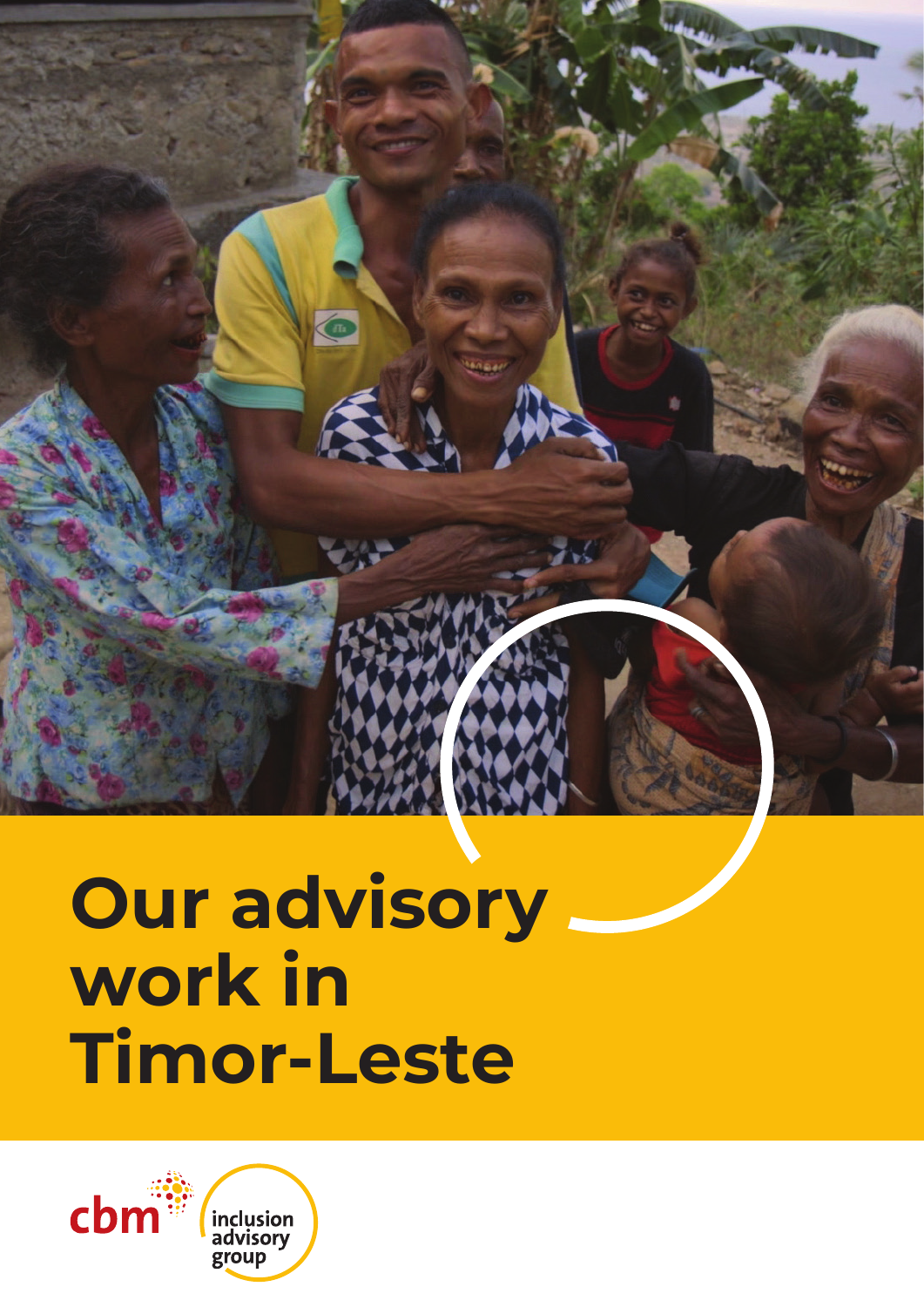# **Impact through influence: Our advisory work in Timor-Leste**

# **Supporting Australia's flagship social development program - Partnership for Human Development**

CBM has supported the Australia-Timor-Leste Partnership for Human Development, which is the Australian aid program's approach for delivering development assistance in health, education, water, sanitation, nutrition, and social protection. Disability is now considered across this multi-sectoral \$120 million program.

*Read more on page 7*



# **Strengthening the disability movement – work with RHTO**

CBM has been on-hand over the last nine years to provide support to Timor's only national level OPD, Ra'es Hadomi Timor Oan (RHTO). CBM has supported RHTO staff in developing skills in public engagement, facilitation, research, and advocacy. RHTO is now a key influencer of government.

*Read more on page 8*

 $\sqrt{3}$ 

# **A national government Disability Action Plan – coaching and collaboration**

CBM's mentoring and support of RHTO and other organisations, has helped progress the development of the Timor-Leste government's Disability National Action Plan. The plan will force more attention on inclusion across government departments where disability is often overlooked.

*Read more on page 9*

# **Supporting national commitments to equity through budget advocacy**

CBM worked with Oxfam Australia to improve people with disabilities' understanding of government budgeting processes, and how to influence decision makers to better address inclusion. This led to the parliament passing the 'Resolution to Promote and Protect Rights of People with Disabilities' in 2019.

*Read more on page 10*

# 5

# **Access to maternal and newborn health services for women with disabilities – key research**

CBM supported research that examined the perspectives of doctors, midwives and women with disability regarding access to health services during pregnancy, birth and the post-natal period. This provided the needed evidence to convince the government that more needed to be done to address barriers for women with disability in accessing sexual and reproductive health support.

*Read more on page 11*

# 6

# **Ensuring all women have access to reproductive health support**

CBM provided technical advice to Marie Stopes International Timor-Leste, that run sexual and reproductive health programs in rural areas. Staff have adapted their approaches to be proactive about seeking information on the needs of women with disability coming to clinics.

*Read more on page 12*

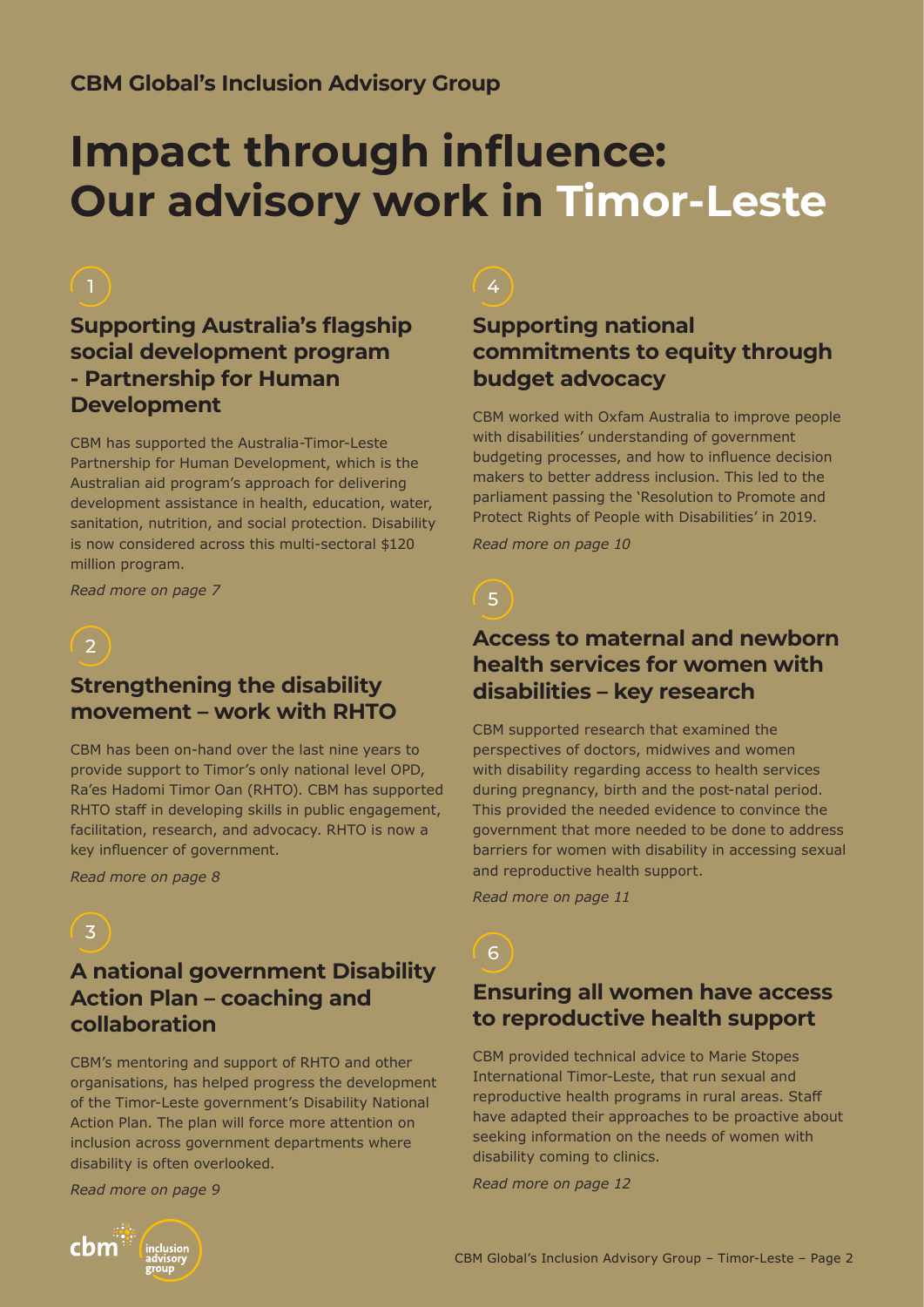# **Impact through influence: Our advisory work in Timor-Leste**

# **Strengthening health services to consider inclusion**

CBM was part of the development and roll out of a formal disability inclusive health training that targeted 250 health workers, through the Ministry of Health. The training package is having an impact in changing attitudes and approaches in health clinics.

*Read more on page 13*

#### $^{\prime}$  8

# **Supporting the strengthening of government programs**

CBM has trained key civil servants in the Timor-Leste government about disability inclusion and how this links to economic development and poverty reduction programs. Ensuring that government decision makers get tailored advice, means officials can apply disability policies with practical action.

*Read more on page 14*

#### $\overline{9}$

### **Ensuring accessible water and sanitation**

CBM worked with WaterAid to develop practical resources for engaging rural communities on inclusive water, sanitation and hygiene issues that take into account the needs of people with disability and the elderly. These approaches to WASH are now being used by other government and non-government water programs.

*Read more on page 15*

### $10<sup>1</sup>$

# **Improving social protection so that children with disability are better off**

In Timor-Leste, only 20% of the people eligible for the disability pension have been receiving it. We have been advising government on how they can improve their systems and criteria so that more families with children with disability are better supported with social welfare payments.

*Read more on page 16*

# 11

# **Developing human-rights based mental health programs**

PRADET is the Timorese provider of community and facility based psychosocial services. CBM has linked them to international networks that promote rightsbased approaches to mental health programs. This challenges the traditional medicalised approach to people with psychosocial disability, and is leading to new perspectives in PRADET's work.

*Read more on page 16*

# $\sqrt{12}$

### **Supporting strengthening of a deaf association**

CBM connected Timor-Leste's newly formed Deaf Association with the World Federation of the Deaf, and supported them to better understand the UNCRPD and the way that this can be used in their advocacy to government.

*Read more on page 16*

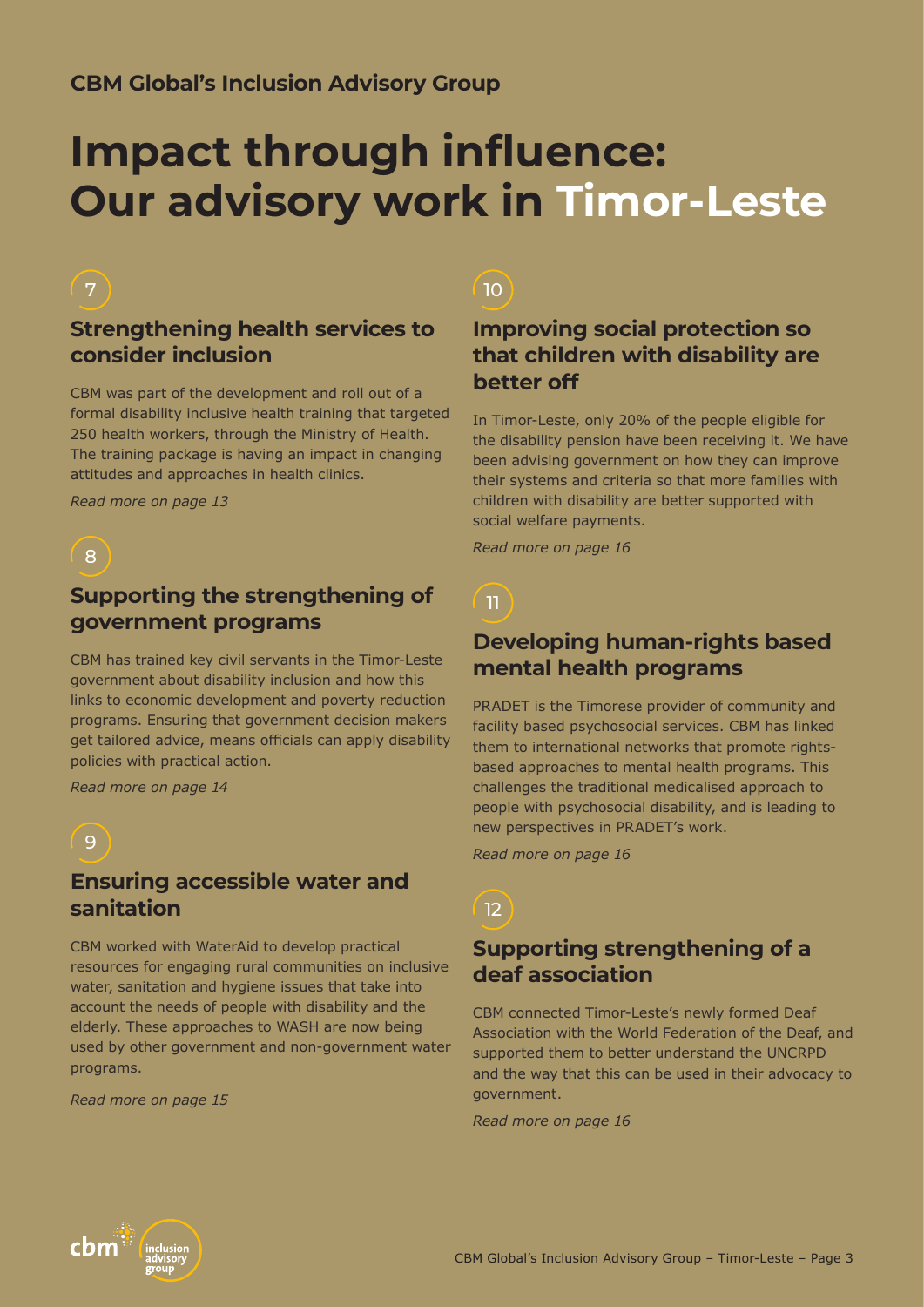# **Timor-Leste 45%**

**of this small country of 1.3 million live in poverty.** 

# **1 in 4 people had lost their job due to COVID-19. In 2020,**

**Youth unemployment is extremely high.** 

**A lack of money and limited access to basic health care are key contributors to disability.** 

**Poor nutrition during pregnancy and in infancy contributes to disabilities in childhood**

**and**

**few specialised disability services exist outside the capital, Dili. Transport infrastructure is poor and expensive, so most people cannot afford to seek out the care they need.** 

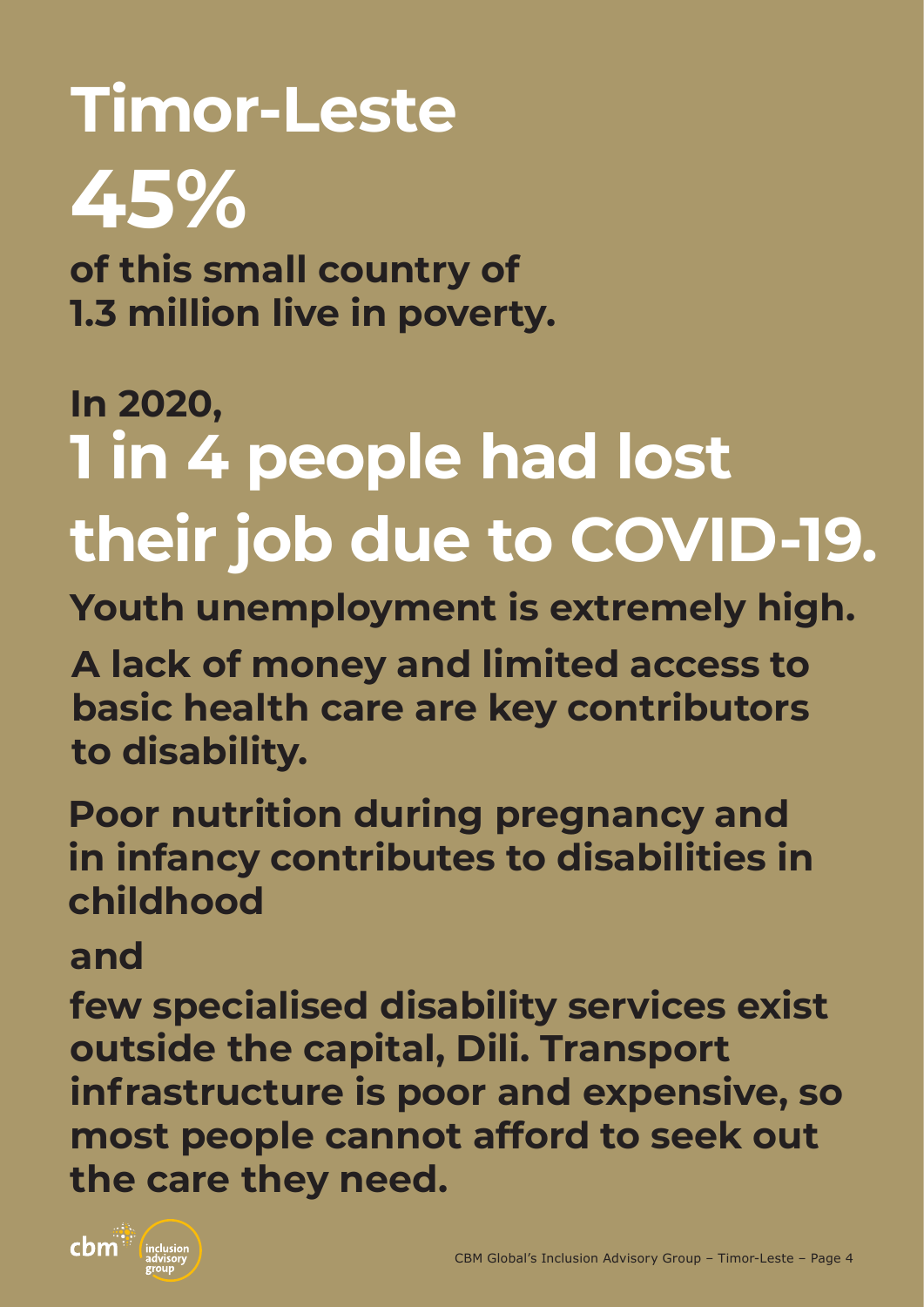# **The context: Disability in Timor-Leste**

- **ُ** People with disability in Timor-Leste experience high levels of stigma. They miss out on basic education and vocational opportunities. Psycho-social disability, connected to the country's history of conflict and trauma, further add to the fear around disability.
- **ُ** Timor-Leste is yet to sign the Convention on the Rights of Persons with Disabilities (UNCRPD). However, the Government is taking steps by addressing disability through the National Policy for the Inclusion and Promotion of the Rights of People with Disability (in place since 2012) and the Disability National Action Plan.
- **ُ** Disability is given most attention by the Ministry of Health and the Ministry of Social Solidarity and Inclusion. There are some basic pensions available for families with disability, but they barely meet the costs of care and support.
- **ُ** Outside of the capital Dili, there are very few specialised disability support services. This leads to weak and inconsistent referral pathways for people with disability seeking support from community health clinics. What exists is generally run by NGOs, particularly church-affiliated organisations.
- **ُ** Disability rights is not well understood as a concept. Even people with disability themselves have little knowledge of rights.
- **<sup>#</sup>** Some words used to describe disability in Timor-Leste's many languages, including Tetun, are stigmatising and reinforces widely held stereotypes.
- **ُ** Ra'es Hadomi Timor Oan (RHTO) is Timor's national Organisation for Persons with Disability (OPD). Formed in 2006, its strength is in advocacy, and supporting government and the donor community in training on disability inclusion, with support from NGOs.
- **ُ** The peak organisation, Associação Deficientes de Timor-Leste (ADTL), brings together other impairmentspecific OPDs and disability service providers. It provides a strong voice to government.
- **<sup>#</sup>** The Australian Government, other donor governments, UN bodies, NGOs and Faith Based Organisations work alongside the Government of Timor-Leste, actively supporting programs that promote social and economic change. CBM's IAG works to ensure that disability inclusion is not overlooked in these programs.

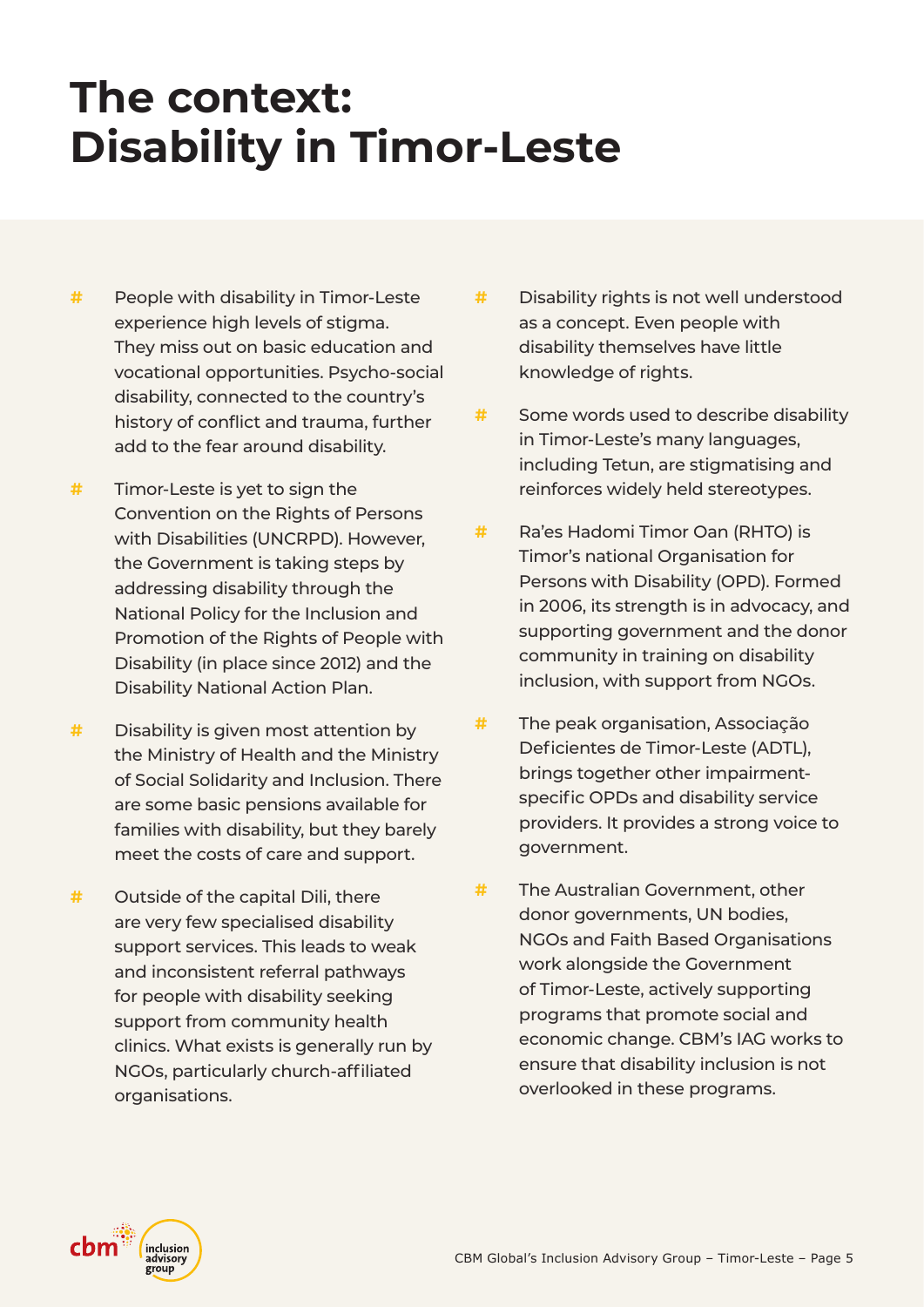# **The context: Disability in Timor-Leste**

**A more inclusive world with Timor-Leste**

**Inclusive laws, policies program and investments**

**Individuals, organisations and institutions practise inclusion**

# **What we want How we work and what we have done in**

#### **Influencing the legal framework**

- $\rightarrow$  A national Government Disability Action Plan coaching and collaboration
- Training civil servants strengthening government programs
- $\rightarrow$  Improving social protection so that children with disability are better off

#### **Piloting approaches for influence and scale up**

Developing human-rights based mental health programs

#### **Changing institutional approaches**

- $\rightarrow$  Supporting Australia's flagship social development program – the Partnership for Human Development
- Access to maternal and newborn health services for women with disabilities – key research
- Strengthening health services to consider inclusion

#### **Influencing community programs**

- $\overleftrightarrow{B}$  Ensuring all women have access to reproductive health support
- $\overleftrightarrow{B}$  Ensuring accessible water and sanitation

#### **Strengthening the Disability Movement**

- Working with the national OPD, RHTO
- $\overleftrightarrow{S}$  Supporting strengthening of a deaf association

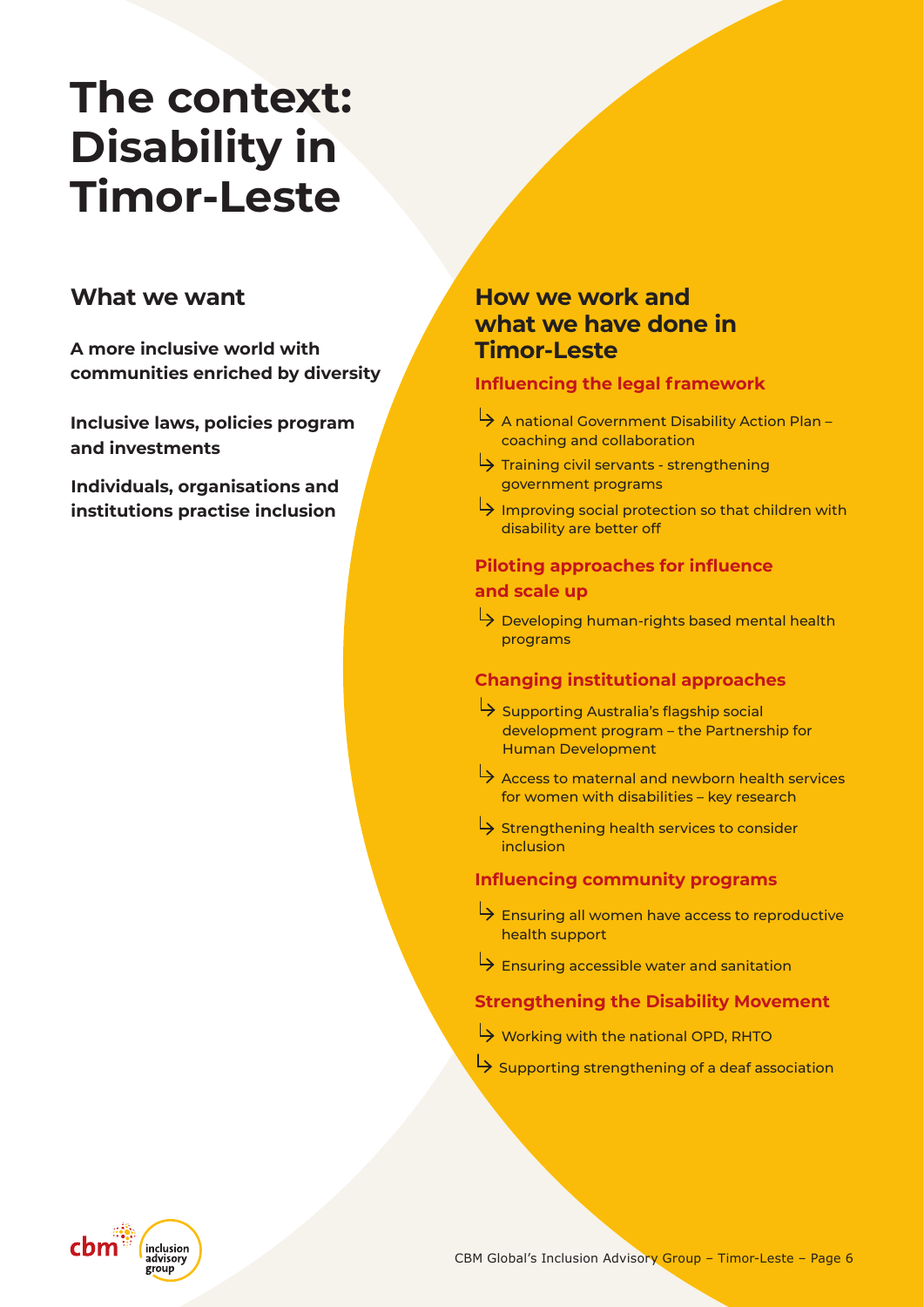# **Supporting Australia's flagship social development program in Timor-Leste-Partnership for Human Development**

# **Program influenced**

Partnership for Human Development - Australian Government through DFAT

Up to \$120 million, phase 1, 2016-2021

# **What we did**

**1**

CBM's Inclusion Advisory Group has been involved in promoting disability inclusion through the Australia-Timor-Leste Partnership for Human Development (PHD), which is the Australian aid program's approach for delivering development assistance in health, education, water, sanitation, nutrition, and social protection under one consolidated, multi-sectoral program.

CBM was involved in shaping the program design, to ensure it allocated 3-5% of the total PHD budget over its ten-year timeframe to support disability inclusive development. CBM has then had a support role with PHD's disability inclusion advisor. In 2016, a further \$3 million was allocated to PHD for work in Timor-Leste from DFAT's Disability-Inclusive Development (DID) Fund (2016 to 2020).

From 2017- 2019, CBM was contracted to provide advice and support implementation of the disability mainstream and disability specific activities. The catalytic impact of our input is detailed in the case studies that follow.

# **What this led to**

PHD has been very active in terms of getting disability onto the national agenda.

PHD has worked with the Health Ministry to develop communication materials that help people with disability better access services. In the area of education, inclusive education resource centres have been supported and teachers helped to develop

plans for children with disabilities and to understand referral pathways. Voucher systems have been developed for people with disability to get social protection or apply for modified household toilets.

**The partners and stakeholders particularly value the technical inputs that CBM has provided and the training materials and learning resources on disability inclusion that CBM have developed.** 

**The high quality technical support is a major contributor that is helping disability partners have greater confidence and more skills to lead training on disability awareness , and on advocacy on the CRPD.** 

- Independent consultant reviewing the PHD program.

# **What this means:**

A multi-sectoral donor program that can push for disability inclusion at many different levels, and set precedents for other donor-funded programs.

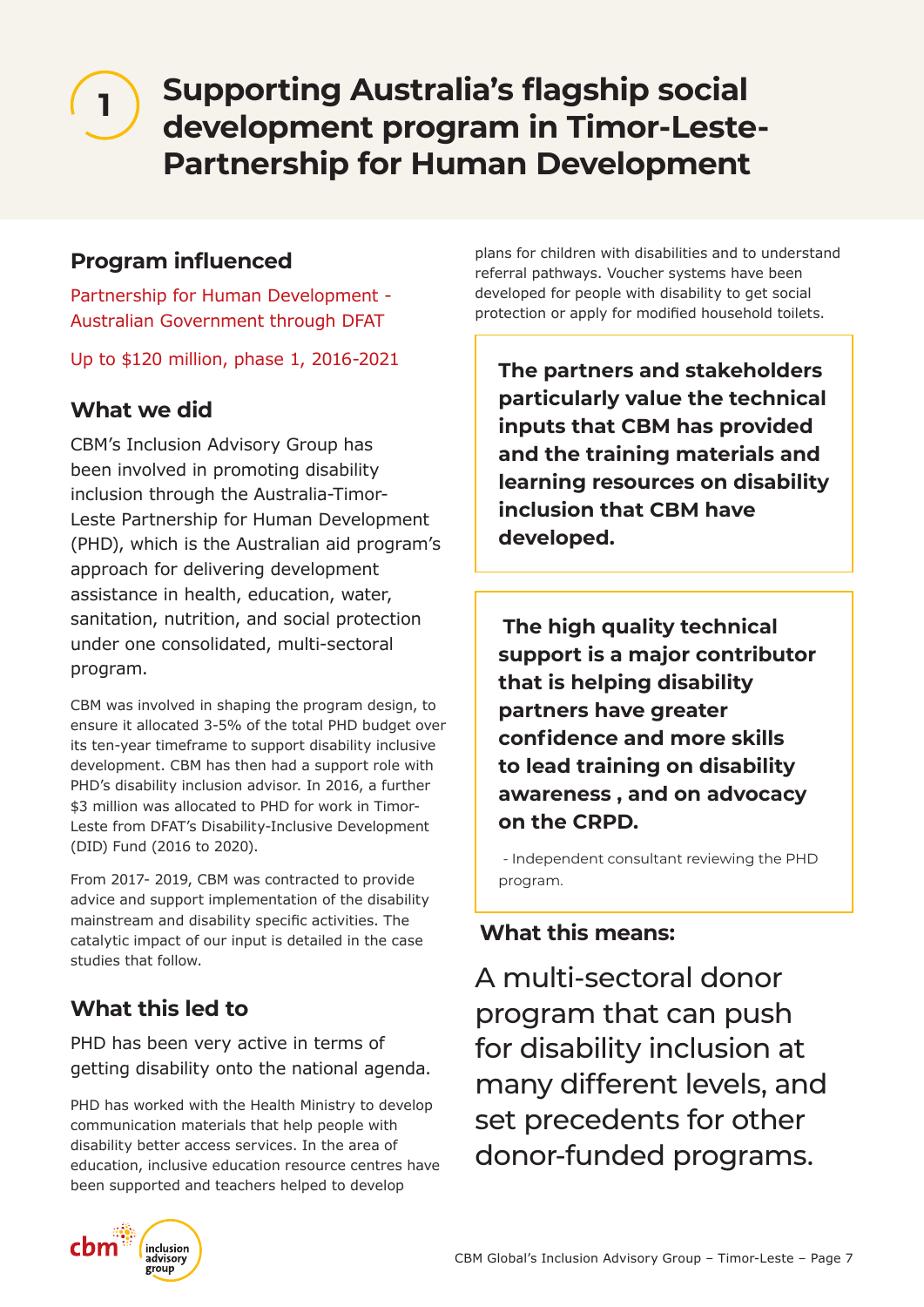# **Strengthening the disability movement – work with RHTO <sup>2</sup>**

# **What we did**

CBM's Inclusion Advisory Group, along with the Leprosy Mission Australia, has supported the organisational development of Timor's main Organisation for Persons with Disability (OPD) -Ra'es Hadomi Timor Oan (RHTO).

CBM has supported RHTO staff in developing skills in public engagement, facilitation, research, and in the appropriate provision of technical advice. CBM has been on-hand over the last nine years to provide technical advice and support, particularly in areas where their technical capacity was not strong, such as inclusive WASH. One of the areas where CBM has been particularly valuable was helping RHTO teams understand and navigate the complexities of engaging with international donors and governments, and how to work with them to advance their advocacy agenda.

# **What this led to**

CBM's active support to RHTO has contributed to the organisation becoming a strong and viable OPD that is actively engaged in policy development, advocacy to government, and a key advisor on disability inclusion. Strategically this is a key and successful example of a local organisation taking over roles that were previously held by international consultants.

RHTO, through DFAT's DID Fund, received around \$330,000 a year between 2016 and 2020 to fund its operational costs and program activities. This enabled them to expand the work of field officers in the country's 13 municipalities (partially funded through PHD). RHTO receives small project grants from other international donors, receives funds for training services and technical advice provided to development partners, and has partnerships and networks with international NGOs and UN agencies, providing opportunities for staff to access training on wider development issues.

**"RHTO has had a substantial impact on the lives of people with disabilities, raising awareness of their rights, and advocating with service providers for their entitlements - such as attending school, access to assistive devices, and getting the disability pension which people can wait years for."**

**Strong relationships with government have influenced policies and programs such as the development of the Disability National Action Plan (DNAP), a medical certification system and the institutionalisation of disability inclusive trainings within government ministries (Health, Education, Social Solidarity).** 

- Independent consultant reviewing the PHD program

**"The mainstream development partners... see great value in CBM working collaboratively with local DPO partners to further develop their skills and knowledge over time to strengthen locally based capacity."** 

- Independent consultant reviewing the PHD program

# **What this means:**

Strong local OPDs advocating for disability rights.

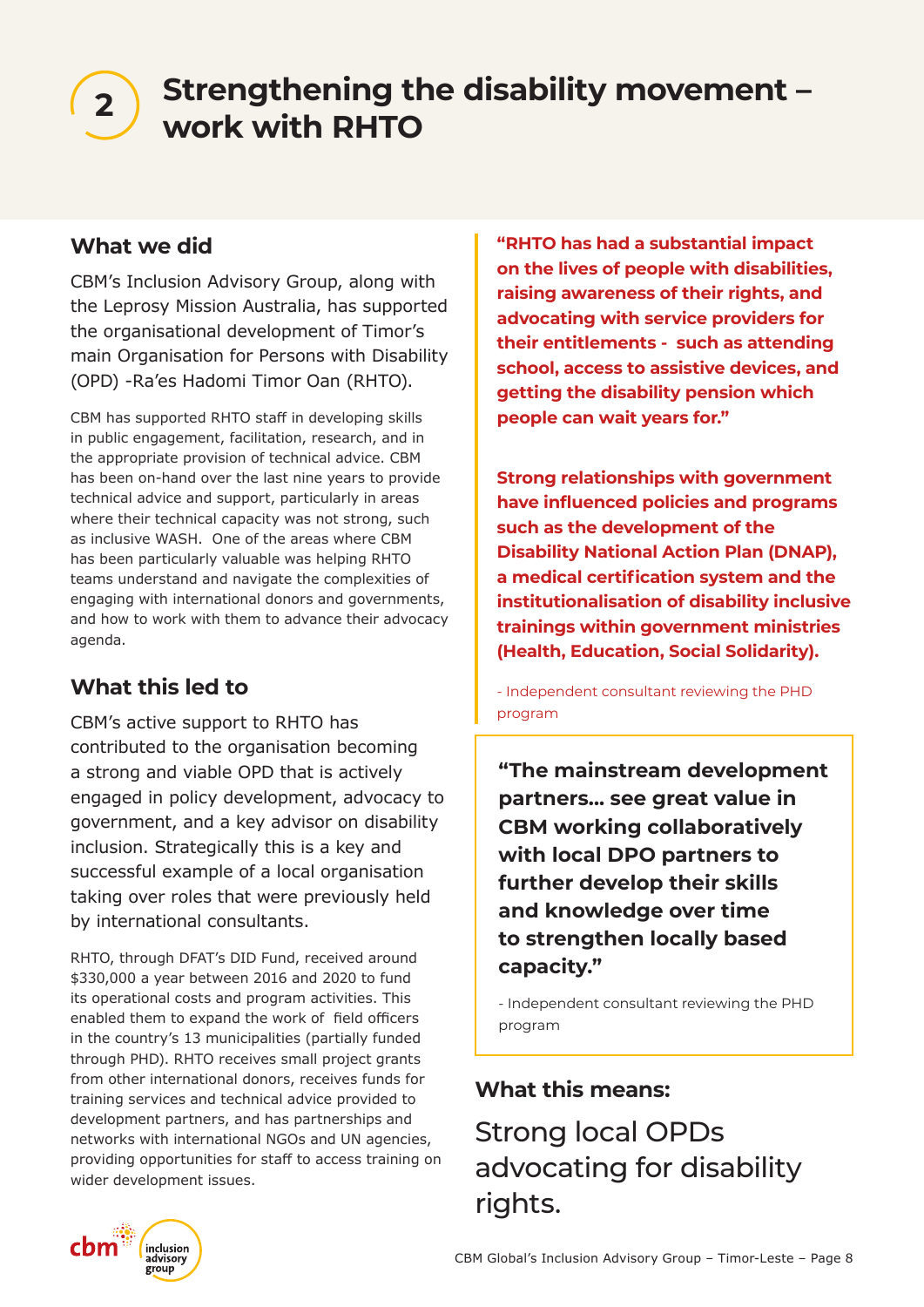# **A national government Disability Action Plan – coaching and collaboration <sup>3</sup>**

# **What we did**

Disability sector partners through the Partnership for Human Development (PHD) have worked with government on the process to develop the Disability National Action Plan (DNAP) 2020-24.

CBM's long-term mentoring and capacity support has meant that RHTO has actively engaged in this collaborating with policy makers on developing the plan. Equally, we have feedback that our approach to working with PHD led to the process of developing the plan being highly consultative and collaborative. Line ministries have prioritised the rights of people with disabilities in their plans in a way that has not been evident before.

# **What this led to**

The Disability National Action Plan will force more discussion about inclusion across government departments where disability is often overlooked. Programs addressing communication, infrastructure, and access to justice will all now consider inclusion. The plan moves the Timor-Leste government towards adoption and ratification of the UNCRPD. That, in turn, will prompt the development of laws that improve the situation for people with disabilities.

#### **"One of the outstanding areas of achievement in the work of PHD and disability sector partners."**

- Independent consultant reviewing the PHD program

**Through PHD support to develop DNAP, now all the line ministers prioritise people with disabilities' issues. Included line ministers will allocate budget to support people with disabilities' activities.** 

- Director General, Ministry for Social Solidarity and Inclusion

# **What this means:**

Clear government commitments to progress disability inclusion, against which they can be held accountable.

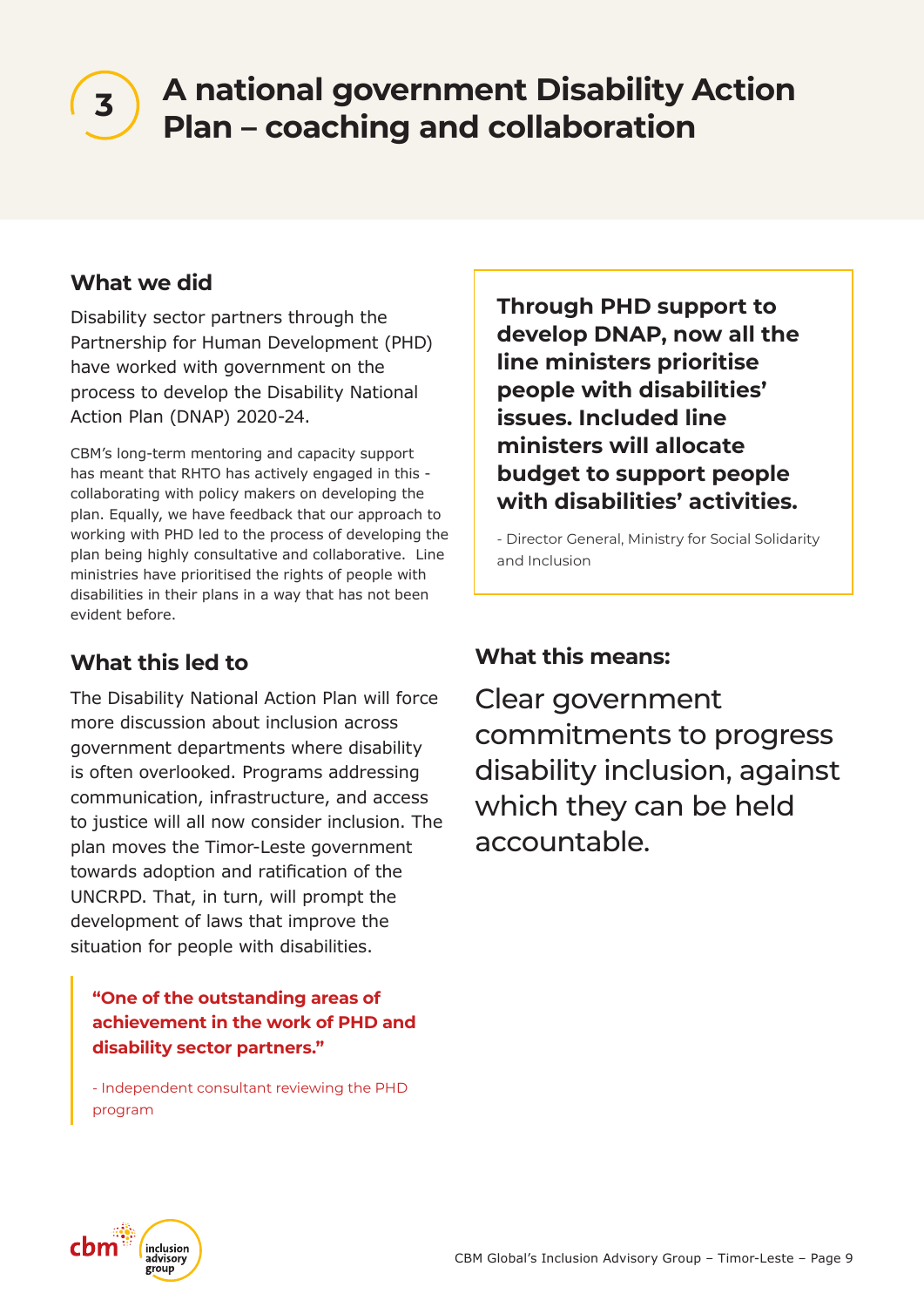**Supporting national commitments to**  4) support

# **What we did**

CBM's Inclusion Advisory Group worked with Oxfam Australia on their Open the Book project. Funded through the Australian Government's ANCP, the project worked with local partners to bring people with disabilities to the forefront of national attention. In 2019, for the first time ever, Timor-Leste's disability representatives held press conferences, TV talk shows, seminars and made written submissions on the state budget. Oxfam worked with local partners to support people with disabilities' understanding of state budget processes, what it meant to them, and how they could influence decision makers to support a more inclusive future for Timor-Leste. A national seminar, hosted in mid-2019 by Oxfam and local partners, also pushed disability inclusion to be better addressed in the 2020 national budget.

Oxfam, with CBM and others, mobilised disability organisations to advocate for and engage in the development of a government resolution on disability.

# **What this led to**

The National Parliament's 'Resolution to Promote and Protect Rights of People with Disabilities' was unanimously passed in late 2019. This is an unprecedented step towards promoting equity. The Resolution urges the Government to adopt a wide variety of measures designed to protect people with disabilities, such as UNCRPD ratification, ensuring accessibility of public buildings,

improving disability training for teachers and health workers, and actively promoting the inclusion of people with disabilities in public life.

**The resolution demonstrates the growing awareness and momentum for disability inclusion within the country.** 

-Oxfam Australia

**"Alongside the national disability plan, this is seen by stakeholders as one of the most significant achievements in terms of government leadership and commitment to disability inclusion."** 

– CBM reviewer

# **What this means:**

Organisations that focus on disability issues, and people with disability themselves, see that they can successfully influence government to do more to address disability inclusion.

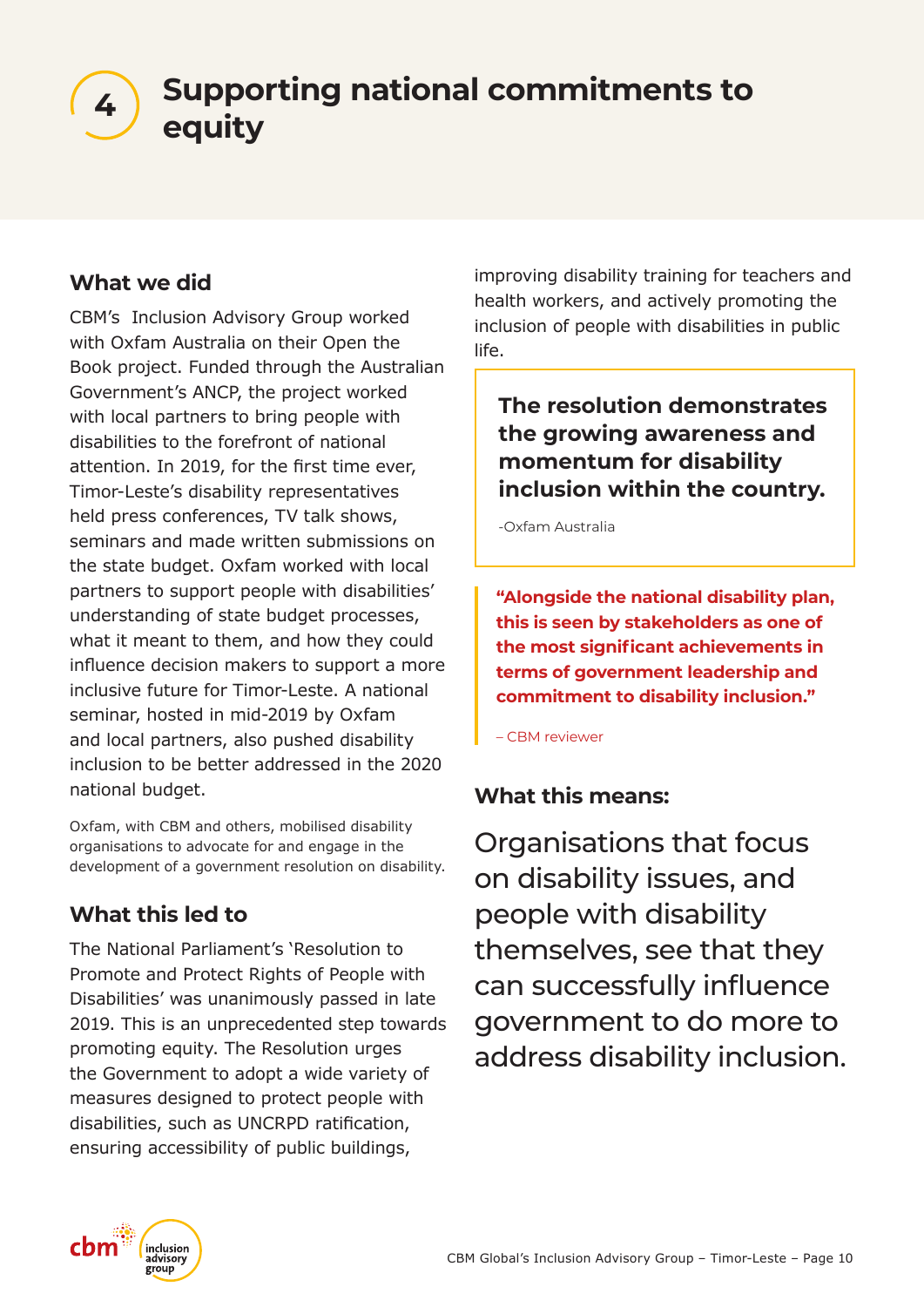# **Access to maternal and newborn health services for women with disabilities in Timor-Leste – key research**

# **What we did**

**5**

RHTO undertook research in Timor-Leste, with technical support and active quidance from CBM and researchers from the Nossal Institute at the University of Melbourne in 2016. Interviews were done with a range of people about the needs of women with disabilities in equitably accessing maternal and newborn health services in Timor-Leste. We looked at the perspectives of midwives, doctors and women with disabilities regarding access to maternal and newborn health services. We revealed what stopped women with disabilities getting access to family planning and maternal health services, and the degree to which clinics and hospitals provided support to newborns identified as having an impairment.

# **What this led to**

The report outlined many issues that prevent women with disabilities from accessing services. We worked with RHTO on identifying practical recommendations about how family planning and maternal and newborn health programs could be more disability inclusive. This provided a strong evidence-base that RHTO used to advocate for action and change. The main impact is that the Ministry of Health put in place disability inclusion training for health providers – a huge step.

**"I want to repeat it, health people are not really knowledgeable about how to treat women with disabilities."** 

- mother with a disability, Dili

**"The community feel surprised and they might wonder why disability people are pregnant or have their own family."** 

- woman with disabilities, Dili

**"They cannot come to the health facility because some of them are shy with their disability… so they avoid coming to us health personnel."** 

- community nurse, Dili

# **What this means:**

Rigorous research on barriers faced by people with disability provides the evidence that informs changes in health policy and practice.

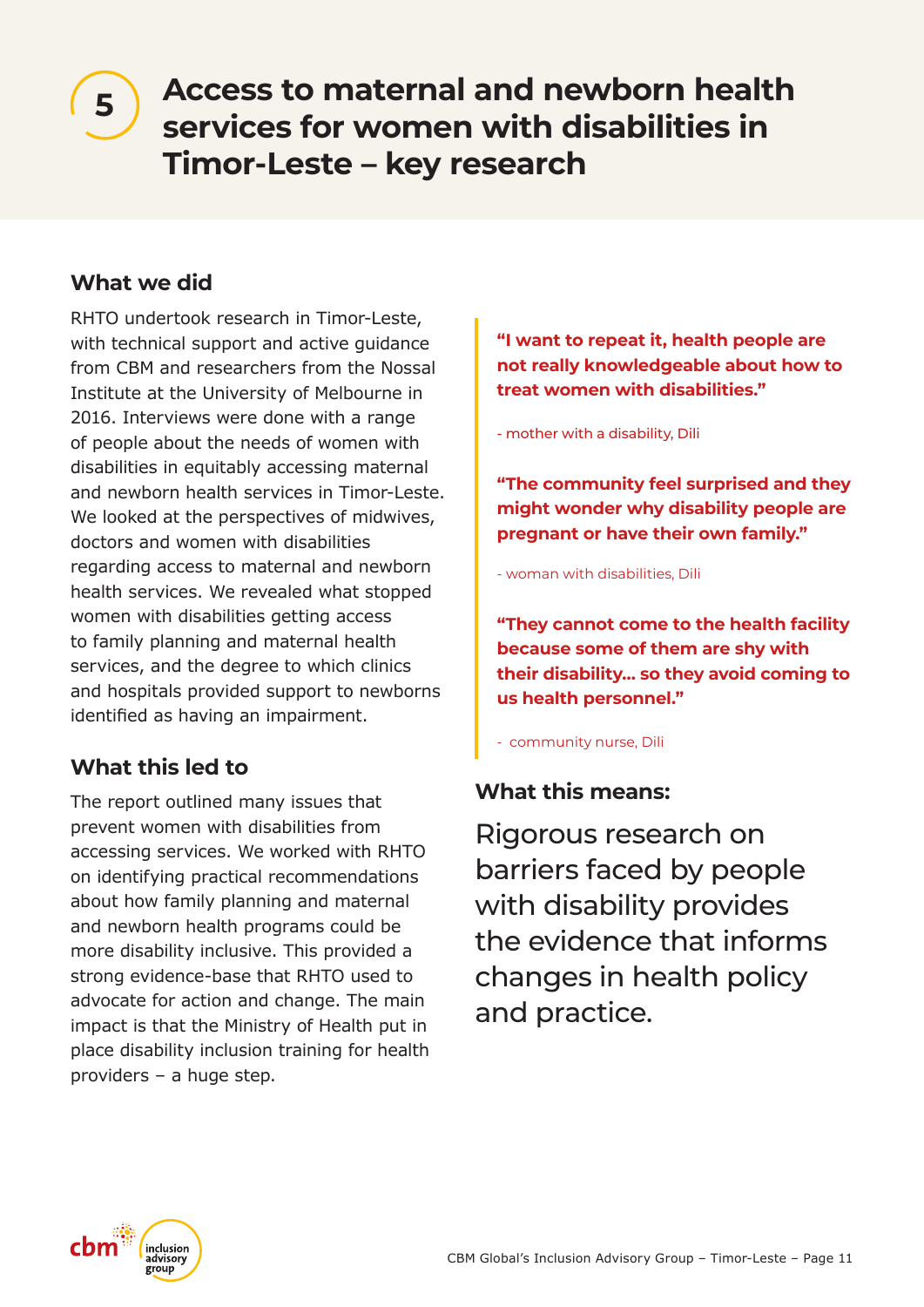# **Ensuring all women have access to reproductive health support – work with Marie Stopes**

# **What we did**

**6**

CBM provided technical advice to Marie Stopes International Timor-Leste (MSITL), that run sexual and reproductive health programs in rural areas. Our research findings on barriers for women with disabilities in accessing health services (see previous case study) were a springboard for MSITL to explore what ways they could challenge attitudes and improve practices in this area. We worked with MSITL to improve their disability policies, and test practical ways to both better identify women with disability who are using their services, and ways that they can be further supported. They trialled use of the Washington Group questions in client "exit interviews" and in client phone surveys, with useful learnings about the use of the question sets in the context of mothers with newborns.

# **What this led to**

MSITL staff have adapted their approaches to be proactive about seeking information on the needs of people with disability, modifying sexual and reproductive health programs to be more accessible to people, particularly those who are deaf or visually impaired. MSITL report they are the first office in the Marie Stopes federation to

be more intentionally looking at disability inclusion. The steps that MSITL are taking could have greater ramifications for the federation as a whole, and be a positive example of how disability inclusion can be implemented in practice.

# **What this means:**

Sexual and reproductive health programs that address the barriers of women with different disabilities to getting the information they need.

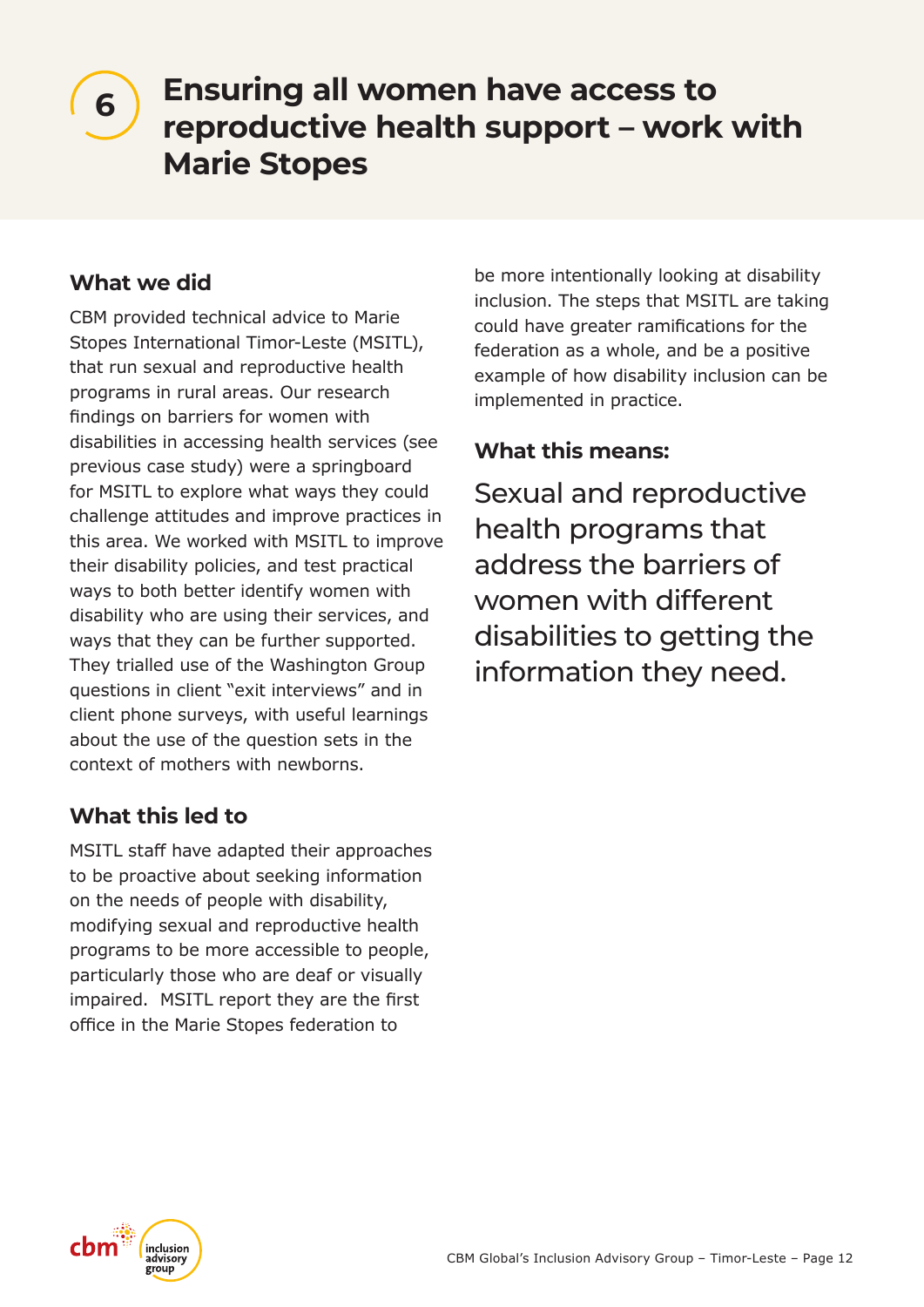# **Strengthening health services to consider inclusion <sup>7</sup>**

# **What we did**

CBM's Inclusion Advisory Group, through the PHD Health program, provided technical input into the development and roll out of health worker training in disability inclusive health. CBM worked with the Ministry of Health, INS (the health worker training institute), and RHTO to produce health worker training modules. We then coached RHTO members in delivering the training. Through a Training of Trainers approach, around 250 health workers from the three largest municipalities have been trained to date: in Dili, Emera and Baucau.

# **What this led to**

Our monitoring is indicating that the training has been effective in shifting attitudes and increasing knowledge amongst health workers. The training modules are being further adapted by INS for more primary health care workers. Other NGOs are using the training modules with their health teams. Anecdotally, we hear that people with disability are having better experiences at health clinics with changed attitudes amongst health workers. There are still other barriers to accessing health services, including transport access to clinics and the physical accessibility of the clinic building), and attitudes of the family, that often hold people back. More people with disability are being referred to services like the National Rehabilitation Centre in Dili, now that health teams are more aware of options and issues.

# **What this means:**

A better understanding by service providers of issues related to health support and disability, will lead to better inclusion at local clinics and hospitals.

**"Doctors, midwifes, nurses, pharmacists, lab technicians, and registry staff were trained from 11 Community Health Centres, four Health posts both in Dili and Emera, and the National Hospital. The immediate outcomes are impressive, with the change in their behaviours towards people with disability, including the use of the right terminologies. They continue to include the development of individual and facility based work plans [around inclusion] to be implemented back in their workplaces."** 

– Timorese Health Program implementer

# **CBM should be proud of the impact of this work.**

- Health NGO worker

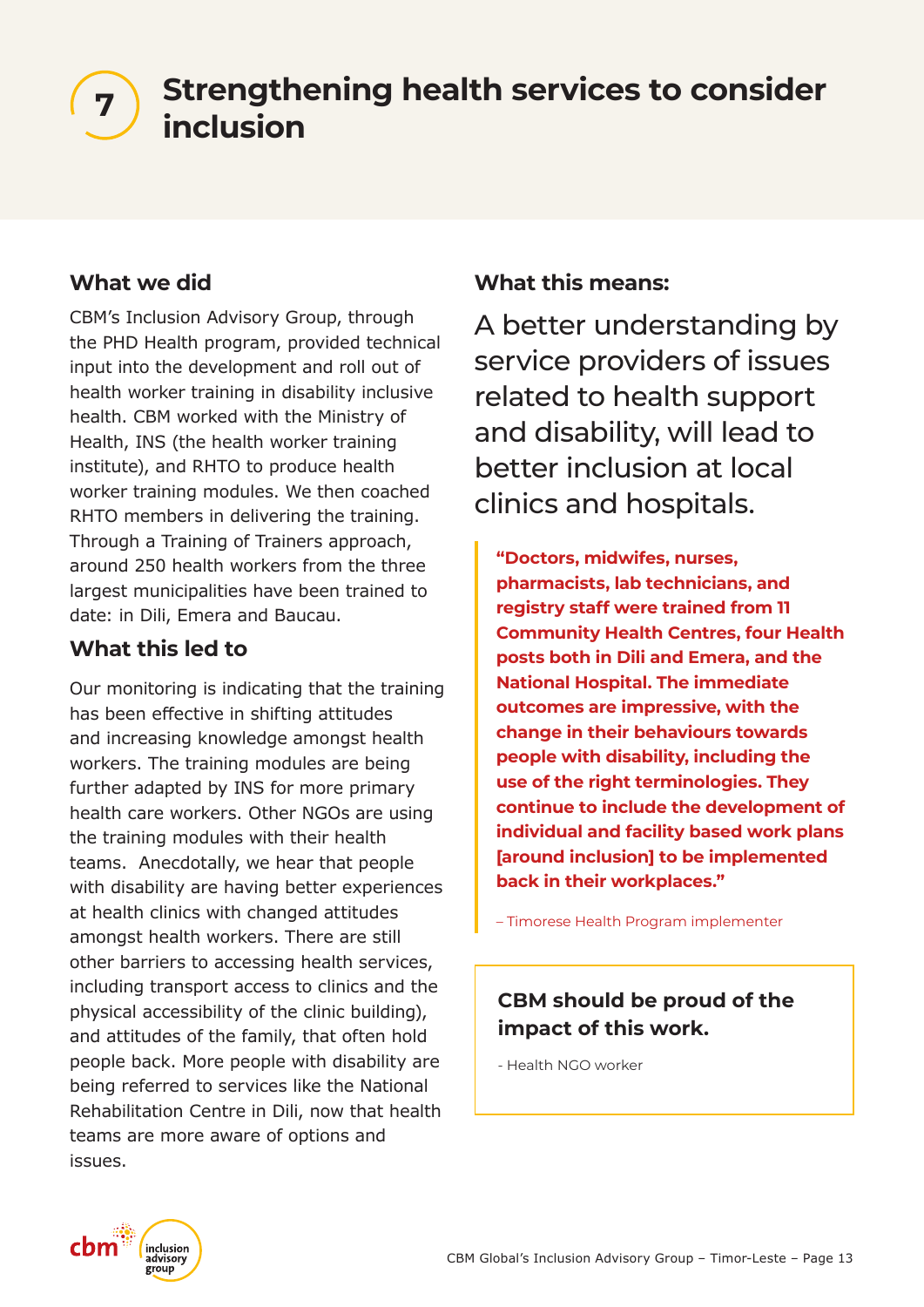**Supporting the strengthening of government programs** 

# **Programs influenced**

The Governance for Development Program, implemented by CARDNO

TOMAK – To'os Ba Moris Diak (Farming for Prosperity) project – DFAT funded

# **What we did**

**8**

As part of the Governance for Development program, CBM was engaged in 2019 to train 22 key civil servants in the Timor-Leste government about disability inclusion – and how this links with the implementation of programs to reduce poverty through economic development and delivery of services. The training focussed on how disability inclusion concepts apply specifically to their work.

We also provided guidance to government programs as they were being planned, such as our review of TOMAK – To'os Ba Moris Diak (Farming for Prosperity) Investment Design Document. We know that it is less costly to integrate disability inclusion and accessibility features into a program from the outset, than try to retro-fit these features once work is underway.

**To work inclusively, the program aims to understand its implementing context, the issues faced by people with disabilities and their families and communities, as well as opportunities for inclusive approaches. Understanding inclusion issues relevant to market access, livelihoods and nutrition is also important.**

# **What this led to**

As the Disability National Action Plan rolls out, it is particularly important that civil servants have tailored support and guidance on thinking through the implications of disability inclusion principles and commitments on their programs. Our advice into program plans like TOMAK and the Governance for Development program needs to be complemented by ensuring that those overseeing these programs understand the rationale and value of an inclusive approach. While short trainings have limited impact, there is ongoing discussions about further support for disability inclusion work within the Civil Service Commission, including discussions with government workers with disabilities, to better understand challenges they face.

# **What this means:**

Civil servants with a practical understanding of how inclusion policies can be progressed through their programs.

**Working inclusively does not necessarily require specialised approaches but starts with consideration of the perspectives of people disability in all aspects of programming.** 

- DFAT independent review of TOMAK

- DFAT independant review.

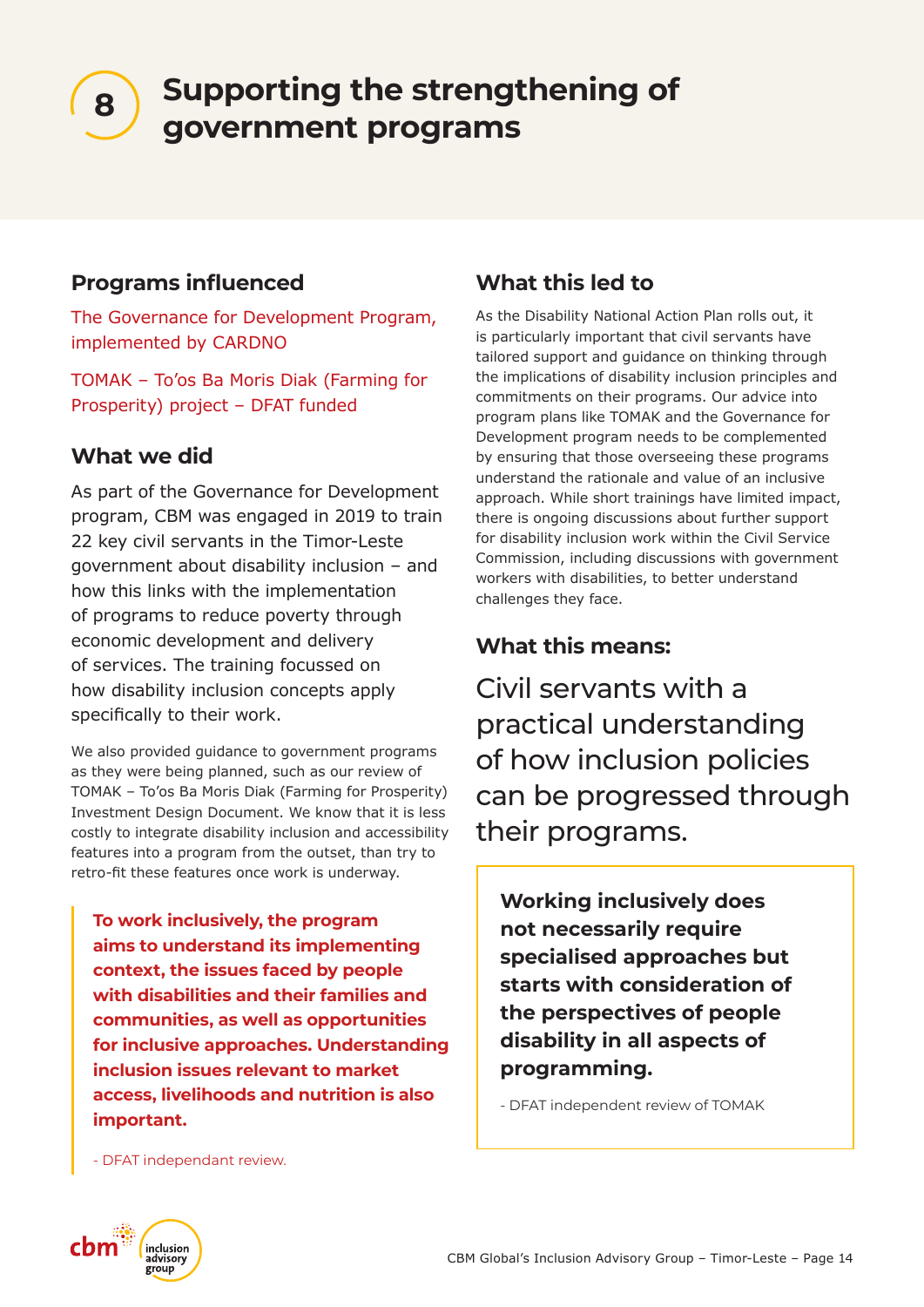

# **Programs influenced**

Civil Society WASH Program - WaterAid

# **What we did**

CBM's Inclusion Advisory Group worked with WaterAid in 2017 to develop practical resources for engaging rural communities on disability inclusive water, sanitation and hygiene issues. These have continued to be used and adapted within WaterAid's programs, both in Timor-Leste and in other parts of Asia. The materials focus on the needs of disabled and elderly people, and how to mobilise communities. They are used alongside a Gender and Sanitation booklet that also includes tips on disability inclusion.

# **What this led to**

The materials that CBM developed collaboratively have now been picked up by other organisations funding WASH programs in Timor-Leste. Through PHD, these approaches to WASH have been integrated into government programs; RHTO master trainers are now using the materials in training on inclusive WASH in three municipalities, and using a training of trainers (TOT) program for WASH facilitators on disability inclusion in Bobonaro, Viqueque and Lautem. Both CBM and WaterAID have promoted the process and outcome of the resource development at WASH conferences internationally, and the materials are publically available.

**"The teams produced flipbooks to use with communities that describe and illustrate accessible WASH facilities and how carers can assist people with disability. The project has been trialling the use of these in its target communities, and working to have these adopted by the national Government."**

**People with disabilities have representation within community water groups and are given the opportunity to voice their opinion in community decision making.** 

- WaterAid report

# **What this means:**

Changes in community awareness of the water and sanitation needs of people with disabilities, means that everyone has improved hygiene and water supply.

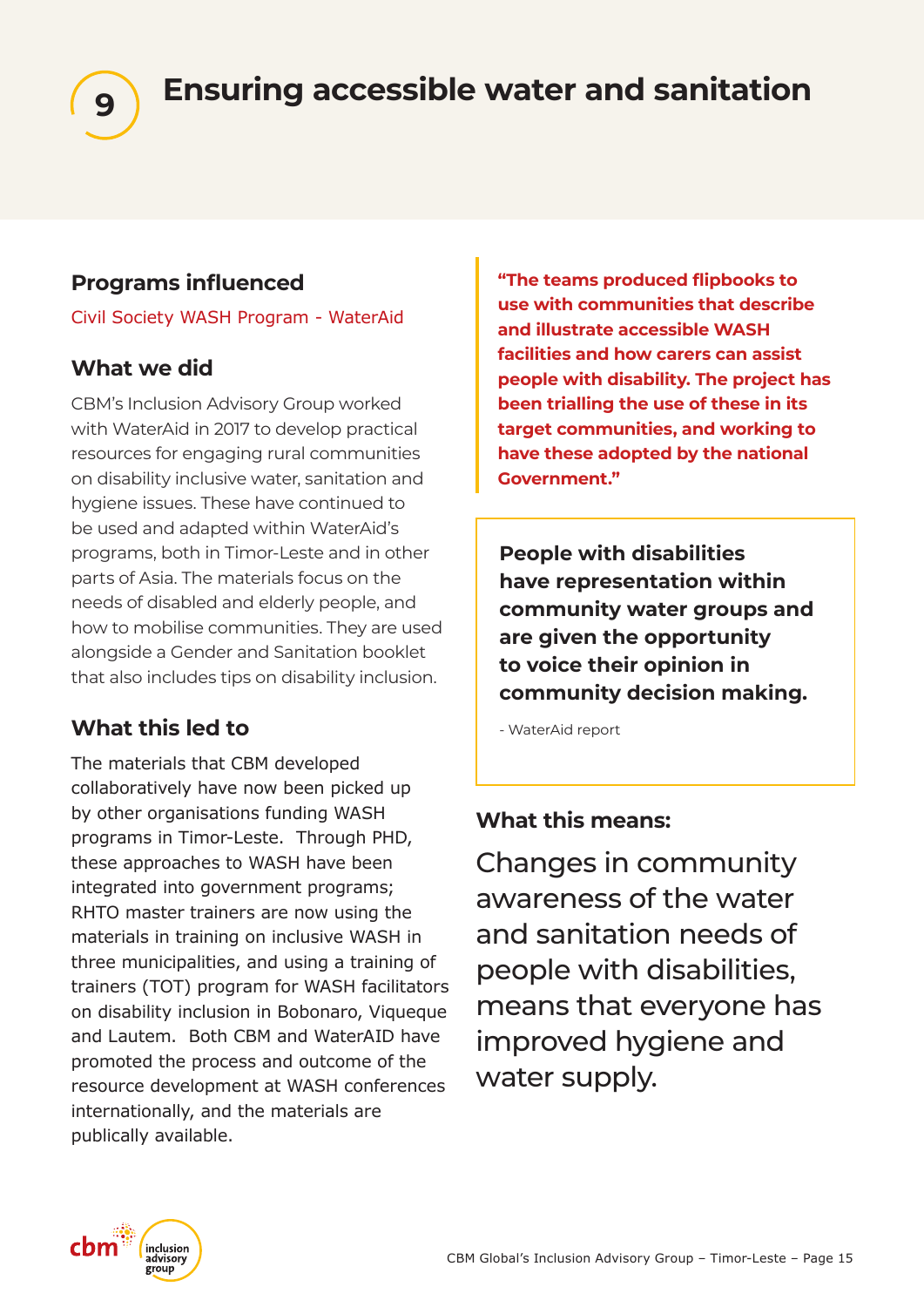# **Improving social protection approaches so that children with disability are better off <sup>10</sup>**

# **What we did**

CBM's Inclusion Advisory Group through PHD is providing technical advice to the Ministry of Health and the Ministry of Social Solidarity and Inclusion to support an inclusive process to identifying and removing barriers to accessing the disability pension. Our current assessment is that only 20% of the people eligible for the disability pension have been receiving it. We are also providing analysis and advice on the barriers to children with disability accessing the Government's Bolsa da Mae conditional cash transfer scheme for families living in poverty. This US\$5 per month social protection program is the only government subsidy available that families can draw on to support the costs of having a child with disability. We estimate the program currently covers less than 10% of children with disabilities, and is hardly adequate to support the costs of care.

# **What this led to**

CBM can contribute at key points when social protection policies are being reviewed in countries like Timor-Leste, to ensure that particular consideration is given to the extra costs associated with having a disability. Our advice focuses in Timor-Leste on removing the conditionality around school attendance to get the payment, improving coordination with disability-specific services, increasing the value of the subsidy for children with disability and reducing administrative complexity. Policy changes such has this have practical flow on effects for poor families.

 **A lot of children with disability are not getting Bolsa da Mae [child subsidy]. Because of the current requirement to attend school to qualify for the payment! but how can they attend school?!** 

- RHTO representative

# **What this means:**

Ensuring that pensions and stipends are accessible to families with disability.

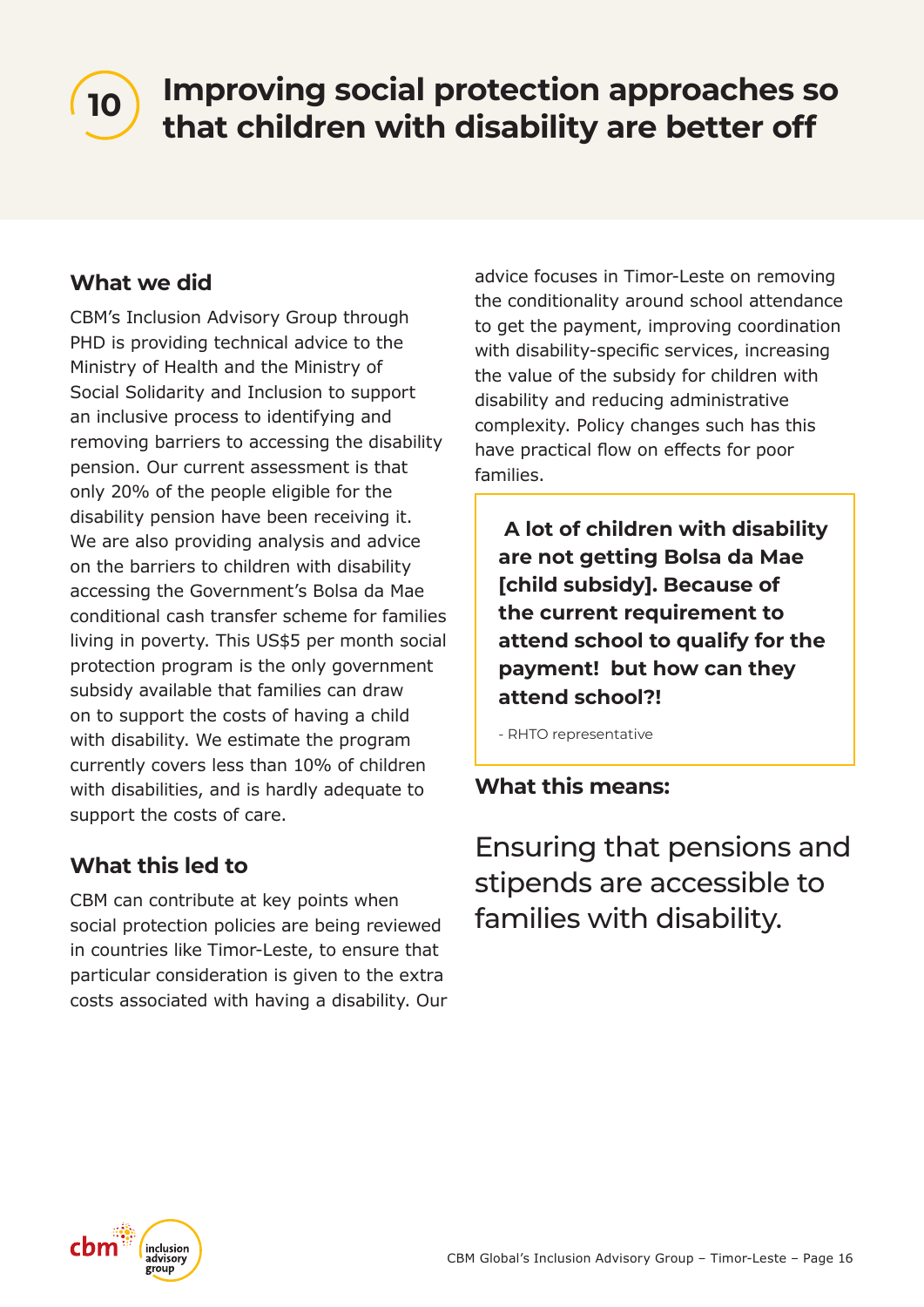# **Developing human rights-based mental health programs**

# **What we did**

PRADET is the Timorese provider of community and facility based psychosocial services. It also trains health professionals on mental health issues and referral pathways, and works to raise awareness and change perspectives of community on mental health and psychosocial disability. In 2018, CBM, through the PHD contract, linked PRADET and the local OPD RHTO with the international network of people with psychosocial disability called Transforming Communities for Inclusion Asia-Pacific (TCI). TCI provided training on the rights of people with psychosocial disability and on human rights-based mental health programming to PRADET staff and their service users.

# **What this led to**

Through linking service users with TCI and information on the rights of people with disability – a new OPD was formed to represent the specific issues faced by people with psychosocial disability in Timor-Leste. People with psychosocial disability need more than just access to mental health facilities – they need to be included in communities on an equal basis with others without disability across all life domains. Establishing connections

between representative bodies of people with disabilities and service providers is a contribution that CBM sees as important. CBM and TCI look for opportunities to challenge the medicalised understanding of psychosocial disability and the mental health service delivery framework.

**Because the training was run by people with psycho-social disabilities themselves, it was very powerful.** 

**"Shifting the medical and service provision to a human rights model – is something that very few organisations understand".** 

- PRADET representative.

# **What this means:**

Organisations that are thinking beyond a medical response to mental health issues.

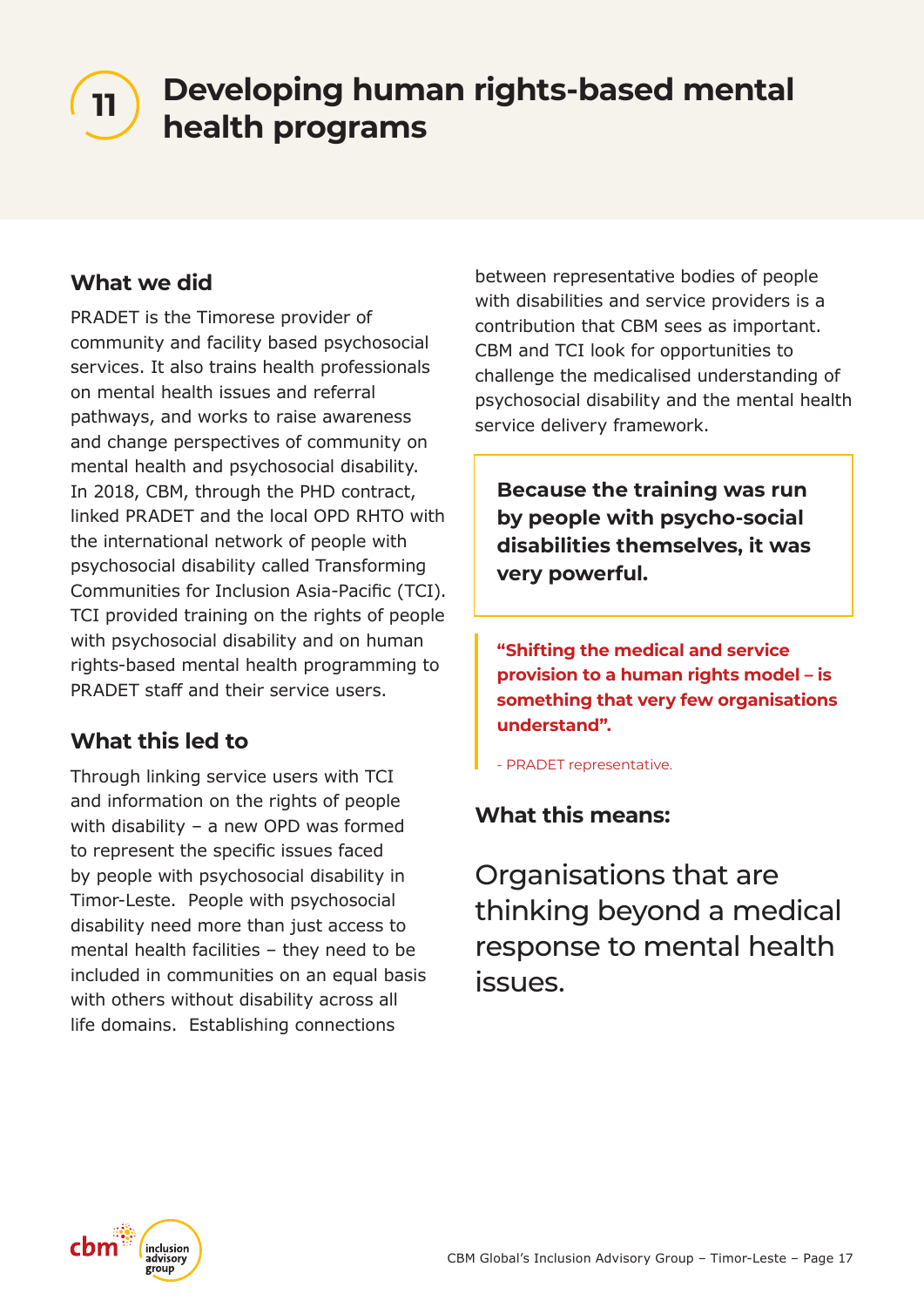**Supporting strengthening of a deaf association in Timor-Leste**<br>association in Timor-Leste

# **What we did**

Klibur Defisiensia Tilun (KDTL) is a newly registered deaf association in Timor-Leste. Its purpose is to advocate for deaf children and adults, and to document and get recognised a national sign language for Timor-Leste. CBM provided operational technical support to KDTL and advice on developing an advocacy plan. This included brokering relationships with key people within the government.

CBM supported KDTL to connect with the Oceania Chapter of the World Federation of the Deaf, and to better understand the UNCRPD and the way that this can be used in their advocacy to government.

# **What this led to**

The deaf community around the world continues to face obstacles to achieving progress against many common development indicators, so having strong representative bodies for deaf people is important. Exclusion from social structures and community life causes isolation and loneliness for many deaf people, particularly those at already-heightened risk, such as older people.

The documentation and recognition of a nationally recognised sign language is a long process, and organised advocacy by people who are deaf is an important component in establishing momentum. CBM's networks and connections can assist small organisations like KDTL with planning and prioritising, and learning from other Deaf Associations around the world.

**There are a lot of people who don't understand the language [of people who are deaf]...so if there is language barrier, then there is difficulty of giving services, or the success of giving services.** 

**- Deaf person, Dili**

# **What this means:**

Well organised national deaf associations are key to claiming the rights for deaf people – who are often overlooked in mainstream disability inclusion responses.